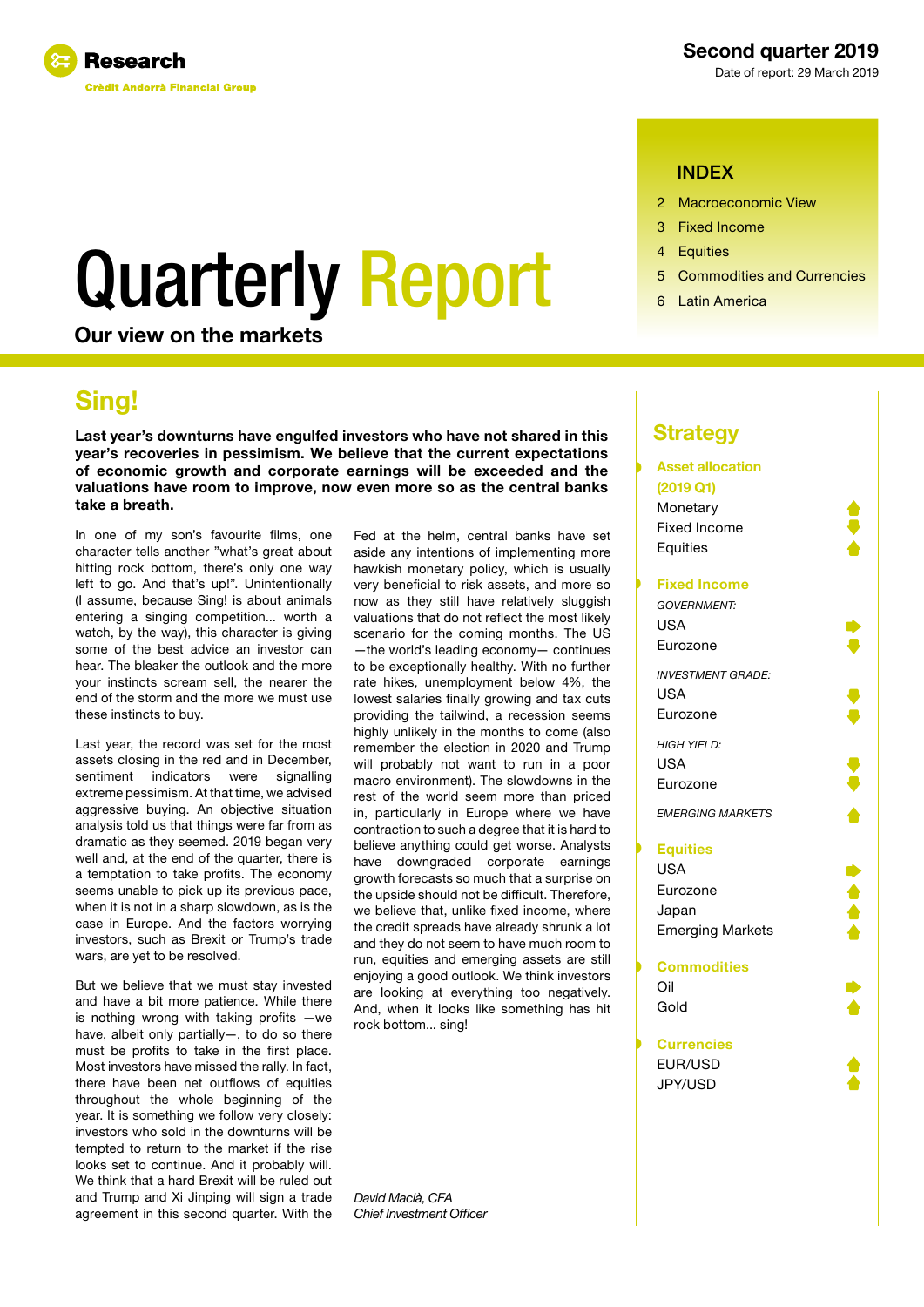## Macroeconomic View

Conference Board Consumer Confidence, ISM Non-Manufacturing 150  $140$  $\frac{8}{120}$  130<br> $\frac{1}{120}$  120  $120$  $110$ Consumer<br>Consumer<br>Consumer  $\overline{a}$ ice Board Consume -ISM Non-Manufacturing

Source: Bloomberg

According to the main leading indicators, US data is stabilizing.

US Unemployment



Source: Bloomberg

There has been a steady improvement in US economic data over the current cycle.

### US Retail Sales (ex. automobiles and fuel) and Nonfarm Payrolls



Source: Bloomberg

Although recent readings of retail sales and nonfarm payrolls have been quite volatile.

## So, do the markets know better?

Just as last year's economic slowdown was preceded by a sell-off only comparable to the one that took place in 2011 (S&P 500 -18,3%), the first quarter's rally was one of the strongest on record and it does indeed look like the economic data has at least stabilized.

A bunch of leading indicators from the US are hinting at this stabilization: The Conference Board Consumer Confidence Index; the ISM Non-Manufacturing Index; and the University of Michigan Consumer Sentiment Index, to name a few. There are also some green shots in Europe and the emerging markets, such as the recovery of the European Consumer Confidence Index and the Chinese Caixin PMI moving back towards 50 again. It is too early to say that the rest of the world is following suit, but this is what the markets seem to be telling us. If they are right, we should soon see the ISM Manufacturing Index pick up and the European PMI break above 50.

Still, we are far from the highs of 2018 in terms of macro indicators and analyst estimates as all of the main economic surprise indices are in the red even though consensus forecasts have been revised sharply downwards. The fears of a trade war have clearly taken their toll on the global economy, the collapse in German industrial production being perhaps the best proof of this. It may be no exaggeration to say that the future of ongoing economic expansion depends on the handshake between Donald Trump and Xi Jinping. Assuming there will be a ceasefire, we believe the global economy has room to grow, given the low/ negative output gaps and a persistent lack of inflation pressure. While the current business cycle has been one of the longest on record, it has also been one of the most sluggish.

We are also seeing an emerging pattern of increased data volatility. Those of you who follow market commentary have surely noticed that the term "volatility" is now used very frequently, a typical phrase being "our stance is positive, but we should expect more volatility ahead". What this essentially means is that as investors become more nervous towards the end of the cycle and, thus, sensitive to any bad news, the markets tend to correct more frequently.

However, it is also true that volatility --that is to say the magnitude of market movements-- has been particularly low in recent years, in part thanks to little variability in economic data. By way of example, let us look at US unemployment: since 2010, it has essentially been declining in a straight line! This might be about to change as the latest retail sales smashed the consensus after coming in well behind in the previous reading. The opposite was the case for the nonfarm payrolls, one of the key US indicators, which reversed as of February (up just 20,000) after surging as much as 311,000 back in January. Chinese

The future of ongoing economic expansion might depend on the handshake between Donald Trump and Xi Jinping

exports have also been particularly shaky. After a very strong January there was an unexpected 21% plunge in February, supposedly due to Lunar New Year holiday distortions. However, it is hard to believe the analysts did not factor this in. Either way, with less visibility in economic data, volatility can be explained by more than just the psychology of profit taking. But once again, having become so volatile back in 2018, the markets already seemed to know about it.

*Aleksandra Tomala, CFA, CAd Senior Multi-Asset and Institutional Accounts Portfolio Manager*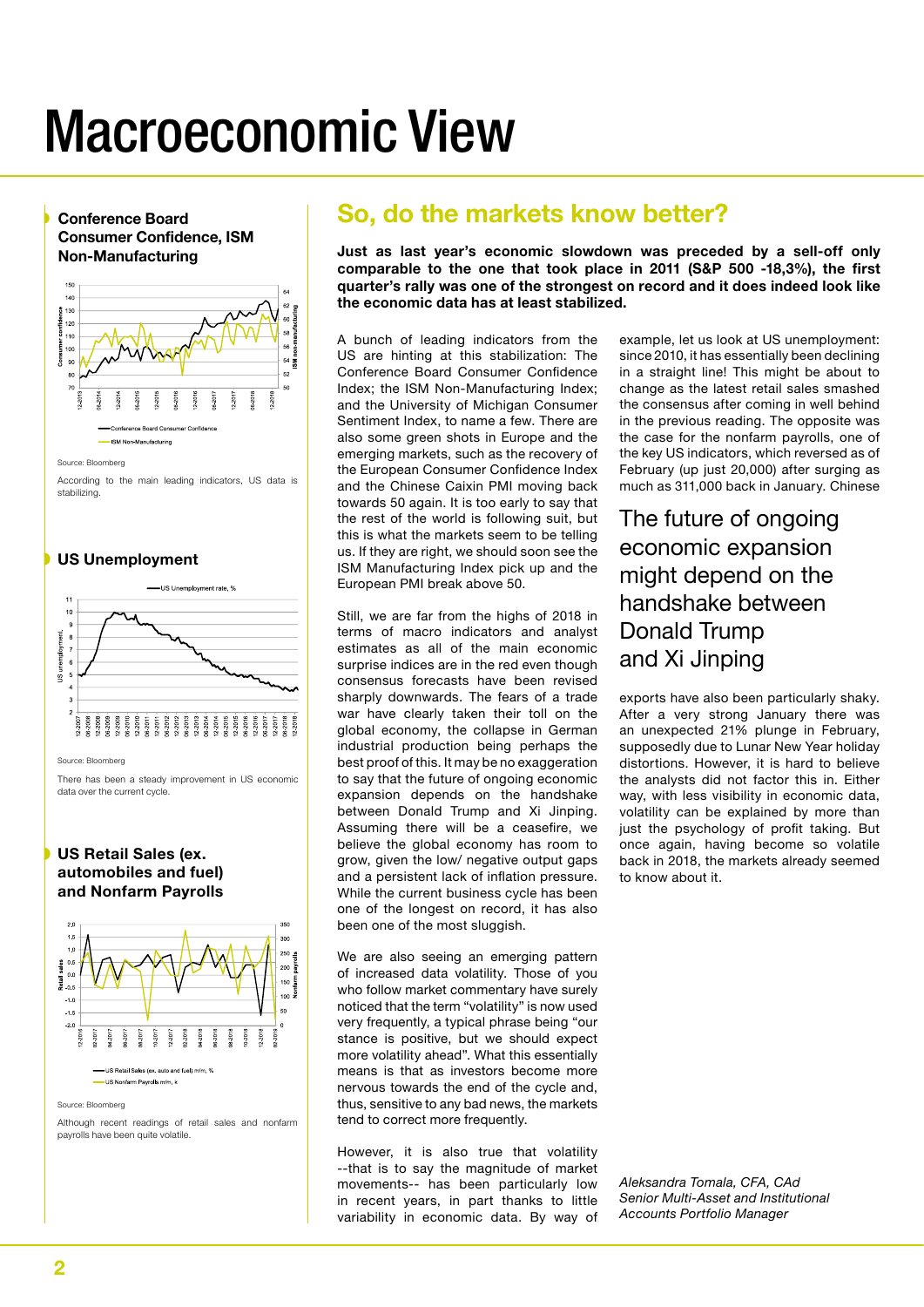## Fixed Income

## Is there life beyond central banks?

At the start of 2019, we saw a rally in risk assets thanks to the fact that investors have been focused on the more dovish signals coming from the central banks rather than on the weakening growth trend.

At the ECB's last meeting, Draghi referred to a weak environment fraught with uncertainty: rise in protectionism causing a slowdown in trade and global production; political risk, emphasising Brexit; and vulnerable emerging markets, particularly China. He also announced new measures: 1) leaving rates unchanged until at least the end of 2019 (as it is, Draghi will be the first ECB president not to increase rates, as his mandate ends in October) and 2) a new series of targeted longer-term refinancing operations (TLTRO-III) in September 2019, to keep credit flowing.

## The margin available to the central banks is smaller than when they first began the quantitative easing measures

The extraordinary measures implemented by the main central banks to overcome the financial crisis are set to take hold. The Fed, which had begun monetary normalisation, put a stop to the expected rate hikes and intends to end its balance sheet reduction sooner than planned. The Bank of Japan is continuing with QE and has kept rates around 0% for the last 10 years. And the ECB is implementing new measures in the hope of making the euro zone economy more resilient.

While central banks remain dovish in sticking to monetary normalisation, everything suggests that the available margin is smaller than when they began. Note the evolution of Draghi's words, from his proclamation in 2012: "I will do whatever it takes to preserve the euro, and believe me, it will be enough", to his metaphor at the ECB meeting in March 2019 about the economic context: "In a dark room you move with tiny steps. You don't run, but you do move". See the difference? It was possible to run at the start, but now we can only walk.

Better coordination between fiscal and monetary policy would help the economy in a slowdown. In the US, Trump has already implemented an expansionary fiscal policy following years of growth. In Europe, depending on the May election results, there may be more pressure to adopt those fiscal incentives despite the mechanisms agreed by European countries to contain the deficit and control debt.

Today, the debate in the US focuses on the so-called Modern Monetary Theory, the greatest defenders of which come from within the Democratic Party (Bernie Sanders, who tops the polls for the presidency, and Alexandria Ocasio-Cortez, activist and bright new star in Congress). They essentially propose printing money (or nowadays simply pressing a button) and, instead of buying bonds like during QE, using it to finance social, environmental and infrastructure projects etc. Proponents of MMT argue that, provided they borrow in their own currency and they can print money to cover their obligations, they cannot fail and the limit would depend on rising inflation.

In a scenario in which fiscal spending would be injected directly into the real economy instead of using a more indirect QE route, inflation should rise. But, everything we know about macroeconomics is being called into question because, so far, the deficits have not caused runaway inflation or a flight from the bond markets. Even so, it seems reasonable that implementing these measures would mean higher debt, which would affect countries' creditworthiness. And more debt would push rates upwards and affect bonds. The assets that would do better unsurprisingly would be real estate and investments in infrastructure or commodities like gold.

### -GDDBJAPN Index - GTJPY10v Gov 250  $240$

Japanese government bond (GTJPY10Y)



% Japanese government debtto-GDP (GDDBJAPN) vs 10-year

Source: Bloomberg

Comparison between performance of Japanese debt and 10-year government bond interest rate

*Josep Maria Pon, CIIA Head of Fixed Income and Monetary Assets*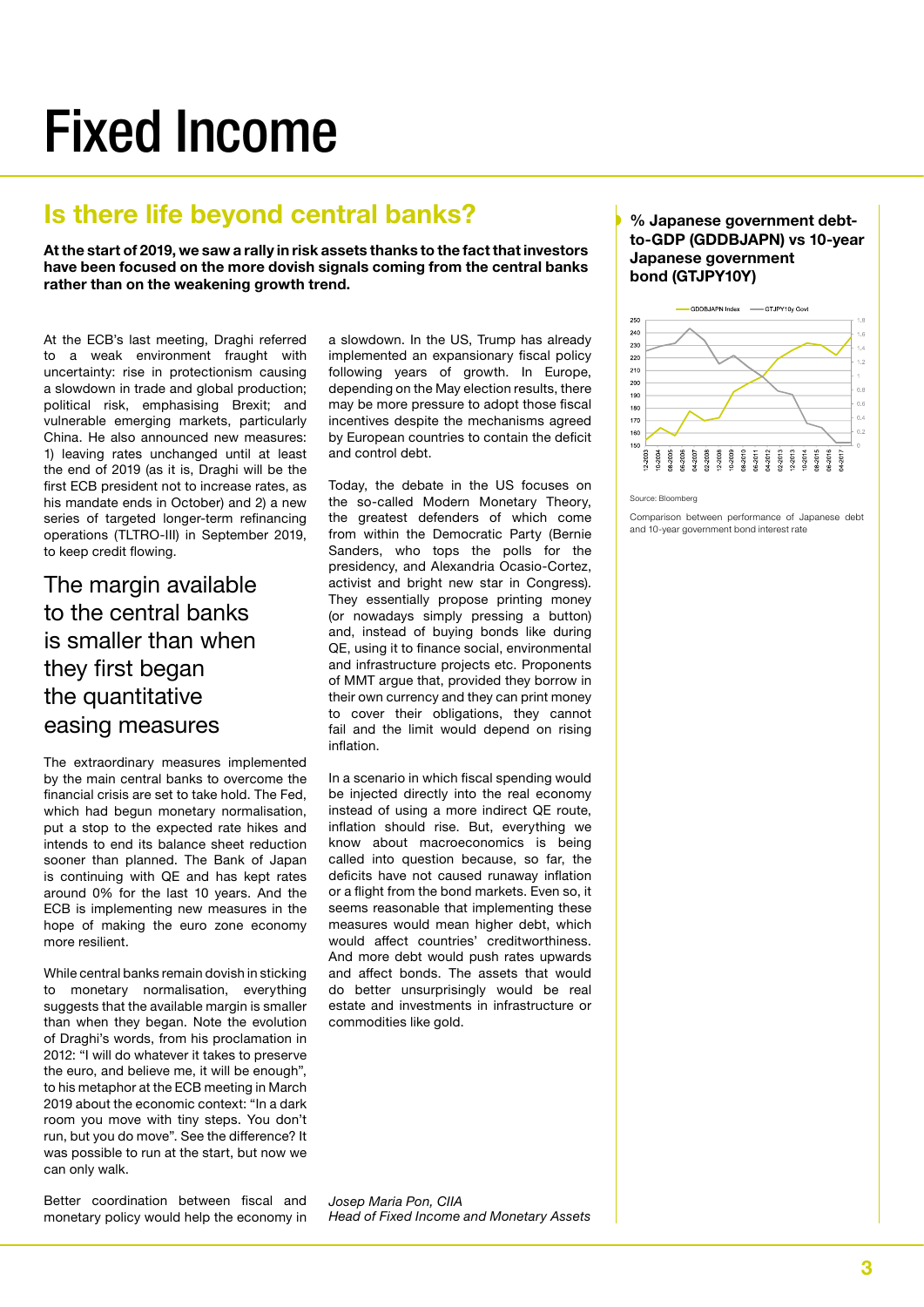## **Equities**



Source: Federal Reserve

Net decreases in equity are equivalent to net buybacks. The level in 2018 was actually below the level achieved in 2016.

#### Capital expenditure (Capex)



Source: Federal Reserve

Capital expenditure (capex) has continued to climb.

## Blaming buybacks

During 2018, US corporations announced more than \$1 trillion in buybacks. Several liberal politicians are targeting buybacks as a mechanism for management and shareholders to enrich themselves at the expense of reinvesting into the business.

One of President Trump's central campaign promises was to reform and reduce the corporate tax structure. Trump kept his promise with the passing of the 2017 Tax Cuts and Jobs Act. It was sold to the American people as a way to make US corporations more competitive in the global market. This would, in turn, lead to companies making greater investments into their businesses (increasing capex) and, ultimately, create more jobs.

Now that we stand 16 months from the 2020 presidential election, several prominent Democrats have begun campaigning in earnest. A key tenet in their rhetoric is that the corporate tax cuts passed by Trump and the Republican Congress are harmful because they create further wealth inequality due to companies using the windfall on share buybacks. A buyback is when management believes the company is undervalued relative to its investment opportunities and then deploys its excess capital to repurchase outstanding shares either on the open market or through a special offer. The buyback reduces the company's share count, lowering the base over which profits are spread, thus increasing earnings per share (EPS).

## Why have share buybacks become a political target?

In the US, share buybacks have surpassed dividends as the preferred method for companies to return cash to shareholders. This is in stark contrast to Europe, where dividends remain king. Share buybacks have some distinct advantages over dividend payments as they can increase EPS, usually have a more direct impact on share price, and when the economy sours, it is much less painful for a company to curtail its buybacks than to reduce its dividend. Finally, in a study carried out by Goldman Sachs, it was found that companies that do buybacks tend to outperform the broader stock market.

Presidential candidate Senator Bernie Sanders and Senate Minority Leader Chuck Schumer have together proposed

legislation that would force companies to provide retirement benefits, health coverage, a minimum wage of \$15/hour, and 7 days of paid sick leave as a precondition for buybacks. The two senators wrote that "the goal is to curtail the over reliance on buybacks while also incentivizing the productive investment of corporate capital." It seems that they believe companies face an either-or proposition on buybacks vs capex.

However, is that even true? A 2018 study by MSCI stated that they "did not find evidence that companies might be diverting resources to buybacks instead of reinvesting in their companies." Furthermore, net buybacks in 2018 were below the level achieved in 2016 while capex has continued to climb (see charts 1&2).

Another presidential candidate, Senator Elizabeth Warren, believes the US should follow the German example whereby workers elect 40% of the board members. In her view, this would produce fewer self-serving buybacks while increasing capex and worker pay. Unfortunately for Warren, over the last couple of decades, German companies invested less than their American peers while American workers have received higher pay increases.

Finally, cash that is spent on buybacks does not simply disappear. It is typically spent on goods or services that flow back to corporations, fueling the economy, or it gets reinvested back into the financial markets.

*Charlie Castillo Senior Portfolio Manager*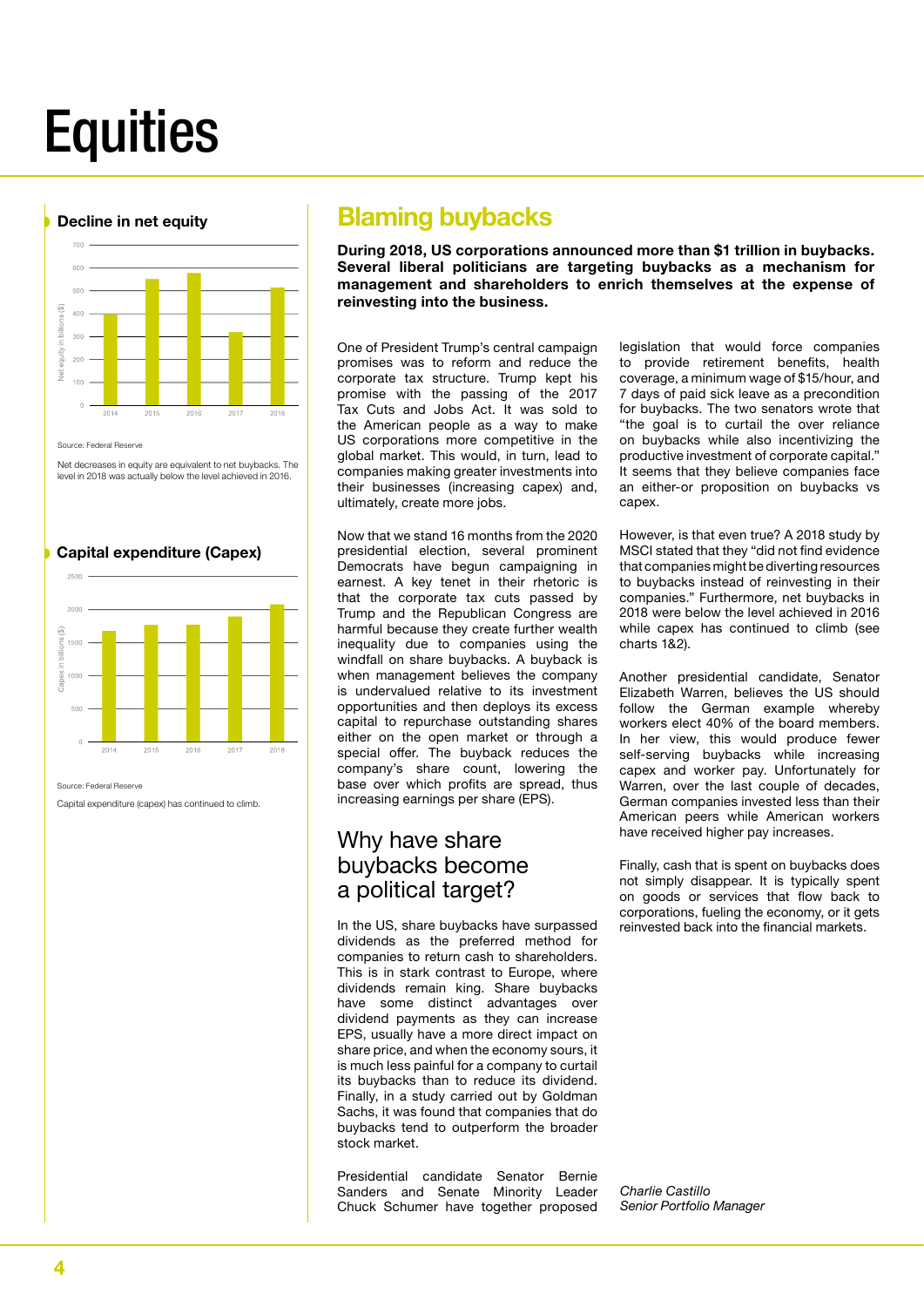## Commodities and Currencies

#### COMMODITIES

## 2016 as a point of reference?

What happened at the start of 2016? Are there any similarities with today? In early 2016, there were fears of a hard landing in China. The worry was that the country (which represents almost half of world economic growth) would experience a significant slowdown and see growth drop from 7% to 6.5%. As a result, commodities suffered sharp downturns due to concerns about lower demand.

And what about today? The dispute between the US and China has brought trade to a standstill. We are now seeing the effect of this situation in the demand indicators. China's manufacturing PMI was poor again in February and figures for new orders are signalling the lowest level ever seen for this time of year. Some argue that China's GDP will soon fall below 6% from today's 6.5%. Thus, in the last quarter of 2018, commodity indices fell more than 30%.

What happened back then and what will happen now? In 2016, the Central Bank of China, which seems to be the most flexible of all central banks, applied expansionary monetary policies, which refloated the

Chinese economy. Thanks to these policies, we saw commodities rebound strongly. Today, the Chinese authorities have already begun to implement a stimulus package which resembles the one three years ago. So far this year, we have already seen how credit data has recovered following many months of declines. Considering just how sensitive commodities are to what we have described here, it is likely that this year's rally will continue and the record levels of 2018 may be reached again in a relatively short period of time (for some industrial metals in particular).



### Still expecting a weaker dollar CURRENCIES

We thought the prospect of convergence in global growth and interest rates and abating political risks would bring an end to dollar strength. Although these events have occurred to some extent, the dollar has been range-bound. So what did we miss?

In January, the Fed made a U-turn and adopted a much more dovish stance. Consequently, markets are now discounting only one hike in 2019, down from four. However, in the face of poor macro data, other central banks followed in the Fed's footsteps and some market participants even think the ECB will never be able to hike rates this cycle. So, even though the differential between US and German 2-year yields has effectively compressed by 40 bp over the last 3 months, it has had no impact on the exchange rate. Suffice to say, the move has come entirely from lower US rates and we will need to see European interest rates moving higher to underpin an unwinding of the long positioning in dollars.

Similarly, although macro data in the US has weakened, poor data in the euro zone has kept the brakes on the euro strengthening. But forecasts for the region have come down

so much that, going forward, a positive surprise seems very easy and should support the euro.

With respect to political risks, China and the USA seem close to reaching a deal, Italy has aligned itself more to the wishes of the European Commission and the possibility of a "no-deal Brexit" has shrunk. However, lingering uncertainties have probably held back support for the euro.

Our call was obviously made too early, but we are sticking to it and hopefully time will prove us right. Nevertheless, an improvement in macro data in the euro zone and, hence, higher interest rates will be key.

*Jadwiga Kitovitz, CFA Head of Multi-Asset Management and Institutional Accounts*

#### Oil price performance



Source: Bloomberg

Stimulus measures from the Chinese authorities drove the price of commodities in the past. It could happen again.

#### Exchange rate EUR/USD



Source: Bloomberg

Despite the Fed's much more dovish stance, the dollar has remained range-bound.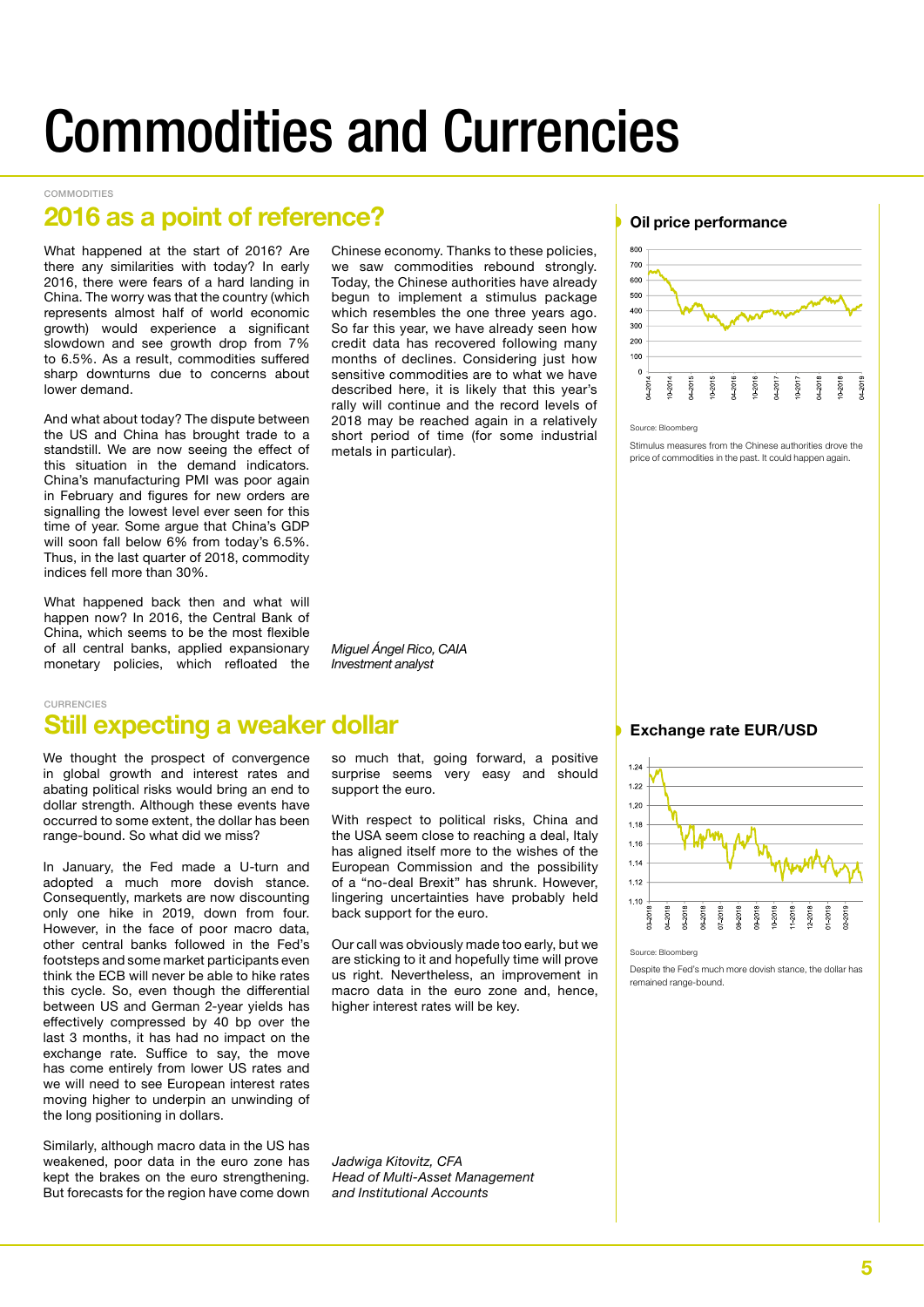## Latin America



e: Bloomberg

Brazil is expected to be the region's economic driver, with growth of 2.3% and 2.5% in the years to come.

#### Brazil economic sentiment



Source: Bloomberg

Economic sentiment in Brazil has rebounded sharply, driven by greater trade openness.

#### Evolution of financial conditions in Brazil



#### Source: Bloomberg

From the lows of 2016, financial conditions have notably improved in Brazil. If progress is made on the pension reform this improvement could continue.

## Uncertainty about pension reform

There is a theory that if Brazil's pension reform passes, it will lead to a decline in country risk, higher growth and foreign capital inflows. This, combined with easier monetary policy, would put the country back on the path to investment grade.

For decades, Latin America has been making global headlines, although often for negative reasons such as divisive election campaigns in Brazil and Mexico, worries over Argentinean debt and the news coverage of the Central American migrant crisis. For many, it has been the least attractive region in the world in which to conduct business. While western Europe, the United States, Canada, Japan and other developed countries continue to benefit from mutual trade, the Spanish and Portuguese speaking parts of the western hemisphere have lagged behind, often because of the hyperinflation and political instability characteristic of the region. Nonetheless, although the investing climates vary widely by country, many Latin American countries are catching up and presenting attractive investment opportunities.

With prospects of a US-China trade truce on the horizon and the Fed shifting to a dovish stance, the external macroeconomic scenario seems to have faded into the background, leaving domestic narratives in the spotlight. It is expected that a tepid growth recovery in the region will be led by Brazil.

It is impossible to talk about Latin America without focusing on Brazil, the giant of the region. With its new far-right president (Jair Bolsonaro) in power, economic sentiment has been very positive due to the political initiatives he is looking to implement. These initiatives consolidate 1) social security reforms (pension reform), 2) asset<br>divestments (privatizations/concessions) (privatizations/concessions). 3) tax reform and 4) trade openness. This is all in an effort to balance the social security deficit and, therefore, give stability to Brazil's public accounts.

For many, the most important pillar of Bolsonaro's policy is the bold social security reform proposal, which was presented to Congress in mid-February. According to government officials, this new proposal forecasts savings of 1.167 trillion reals in 10 years. This amount is significantly higher than the former President's (Michel Temer) original proposal of 780.8 trillion reals. In the new proposal, the bulk of the savings will come from changes to the rules for the

retirement of private and public workers, as the minimum age is increased to 62 for women and 65 for men. The proposal also includes a plan to make pension contribution amounts more progressive, raising the contribution rates for households with higher income, while lowering rates for workers with lower income.

## Most fund managers are not fully invested in the region, awaiting better visibility on the pension reform

Passing this reform in Congress will be tough and the markets have started to have some doubts about the timing and government capacity to implement the reforms, given the fragmentation of Congress and political polarization. Also, the recent detention of former President Temer has added uncertainty to the outlook of key economic reforms.

While President Bolsonaro appears to be making the right economic decisions, any setback in the implementation of the pension reform may change the economic sentiment.

Despite the current turmoil, Brazil remains a world-class performer. The economy is expected to grow at a rate of 2.3% this year and 2.5% next year, supported by looser financial conditions, intensifying privatizations of state-owned companies and the rhetoric of an expansionary monetary policy.

*Eduardo A. González Ciccarelli Investment analyst*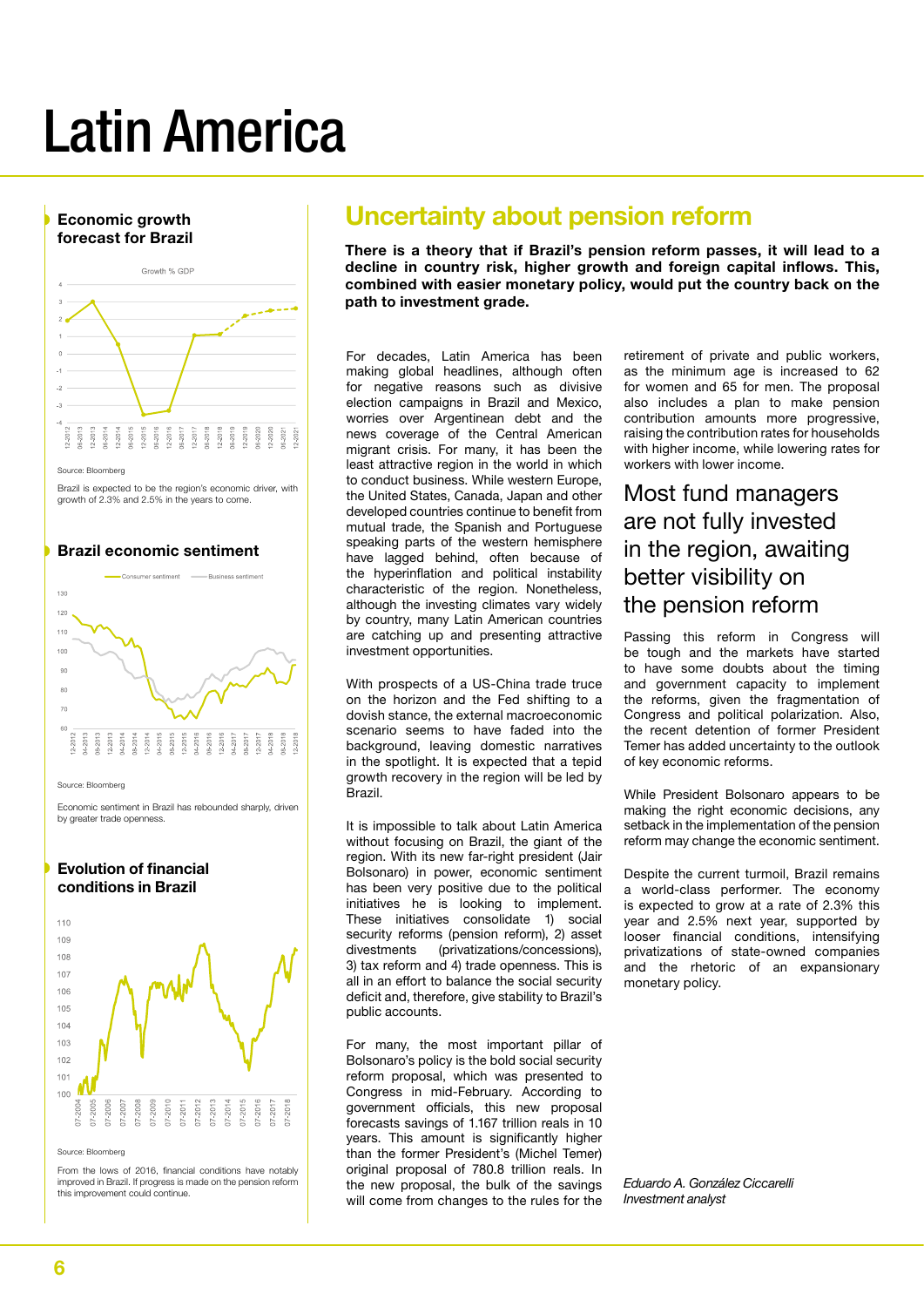## **Disclaimer**

This document has been prepared by Crèdit Andorrà Financial Group.

This document is for distribution only as may be permitted by law. It is not intended for distribution or use by any person or entity who is a citizen or resident in any jurisdiction where such distribution, publication, availability or use would be contrary to law or regulations or would subject Crèdit Andorrà Financial Group to any registration or licensing requirements within this jurisdiction. The information contained in this document represents the opinion of Crèdit Andorrà Financial Group's analysts on markets and it may be modified and/or updated without prior warning. This document contains only general information and, although the information herein is obtained from sources believed to be reliable, neither Crèdit Andorrà Financial Group nor its analysts guarantee or take responsibility for the completeness or accuracy of the information. Financial analysts and any other competent persons that may be involved in the preparation and dissemination of this document are independent of those holding a significant interest in the subject of the report. Under no circumstances is there any commitment to or engagement with any of the issuers in order to produce favourable reports. Statements included in this document must, under no circumstances, be considered factual and verified, and projections and estimates regarding economic conditions and predictions about industry developments are subject to change without prior notice. Certain information contained herein constitutes "future predictions", which can be identified by the use of forward-looking terminology such as "may", "will", "should", "expect" or "estimate", the negatives thereof or other variations thereon or comparable terminology. Due to various risks and uncertainties, certain events, results or their actual performance may substantially differ from those reflected or contemplated in such forward-looking statements. There is no guarantee that past results, whether positive or negative, will be achieved again in the future. Therefore, they cannot serve as a reliable indicator of possible future results nor as a guarantee of achieving such results. Data related to the performance of financial instruments, financial indices, financial measures or investment services that may be contained in this document may be affected by commissions, fees, taxes, associated expenses and tariffs that may be borne by these gross results, prompting, among other things, a decrease in the results, the severity of which will depend on the particular circumstances of the investor in question.

This document does not constitute an offer on behalf of Crèdit Andorrà Financial Group nor any of its analysts and it may not, in any case, be regarded as a personal buy or sell recommendation for assets. Furthermore, any investment strategies or recommendations given in this document should not necessarily be considered suitable or appropriate for an investor's personal circumstances. Neither this document nor its contents are to form the basis of any contract, commitment or decisions. Readers of this document shall make their decisions based on their own analysis and with the advice of independent advisors that they deem appropriate. In no case may it be understood that, in distributing this document, Crèdit Andorrà Financial Group or its analysts are providing personal investment recommendations. Trading on financial markets can involve considerable risks and it requires constant monitoring of current positions. Neither Crèdit Andorrà Financial Group nor its analysts, employees or directors assume any liability for any investment or disinvestment decisions based on this publication, nor for any losses that may result from any investment or disinvestment decisions based on this document. Any statements contained in this document referring to information, opinions or data issued by a third party will represent, in all cases, Crèdit Andorrà Financial Group's interpretation of this information, to which the entity has had access due to its public nature or through a subscription service. Such use and interpretation of this information has not been reviewed by the aforementioned third party. Therefore, neither Crèdit Andorrà Financial Group nor its analysts offer any guarantees, either express or implicit, regarding accuracy, integrity or correctness.

The information contained in this publication is strictly confidential. Neither the whole document nor any part of it may be reproduced, transformed, distributed, published, forwarded or used in any manner without the prior written permission of its author. The frequency of publication, modification or update of this material may vary and there is no implication of obligation on behalf of Crèdit Andorrà Financial Group.

#### Note for:

- **Investors in the Principality of Andorra:** this document has been prepared by Crèdit Andorrà Financial Group and it is distributed by Crèdit Andorrà, SA and/ or Credi-Invest, SA, both entities authorised, regulated and supervised by the Autoritat Financera Andorrana (AFA).
- **Investors in Spain:** this document has been prepared by Crèdit Andorrà Financial Group and it is distributed by Banco Alcalá, SA, entity authorised, regulated and supervised by the Banco de España and the Comisión Nacional del Mercado de Valores.
- **Investors in the US:** this document has been prepared by Crèdit Andorrà Financial Group and it is distributed by Beta Capital Management, LLC (IARD No. 154894), a registered investment adviser approved to conduct business on October 2012 and authorised, regulated and supervised by the US Securities and Exchange Commission (SEC).
- **Investors in Luxembourg:** this document has been prepared by Crèdit Andorrà Financial Group and it is distributed by Banque de Patrimoines Privés, SA, entity authorised, regulated and supervised by the Commission de Surveillance du Secteur Financier (CSSF).
- **Investors in Switzerland:** this document has been prepared by Crèdit Andorrà Financial Group and it is distributed by Private Investment Management, SA, entity authorised, regulated and supervised by the Association Suisse des Gérants de Fortune. This document is not a product of any Financial Research Unit and it is not subject to the Directives on the Independence of Financial Research of the Swiss Bankers Association. This document has not been prepared in accordance with the legal and regulatory requirements that promote the independence of research and it is not subject to any prohibition regarding its dissemination. Therefore, regulatory restrictions on Crèdit Andorrà Financial Group regarding any financial instruments mentioned at any time before it is distributed do not apply.
- **Investors in Mexico:** this document has been prepared by Crèdit Andorrà Financial Group and it is distributed by CA México Asesores Patrimoniales en Inversiones Independientes, SA de CV, entity authorised, regulated and supervised by the Comisión Nacional Bancaria y de Valores.
- **Investors in Panama:** this document has been prepared by Crèdit Andorrà Financial Group and it is distributed by Banco Crèdit Andorrà (Panamá), SA, entity authorised, regulated and supervised by the Superintendencia de Bancos and the Superintendencia del Mercado de Valores (SMV), and/or Private Investment Management Advisors Panamá, SA, entity authorised, regulated and supervised by the Superintendencia del Mercado de Valores (SMV).